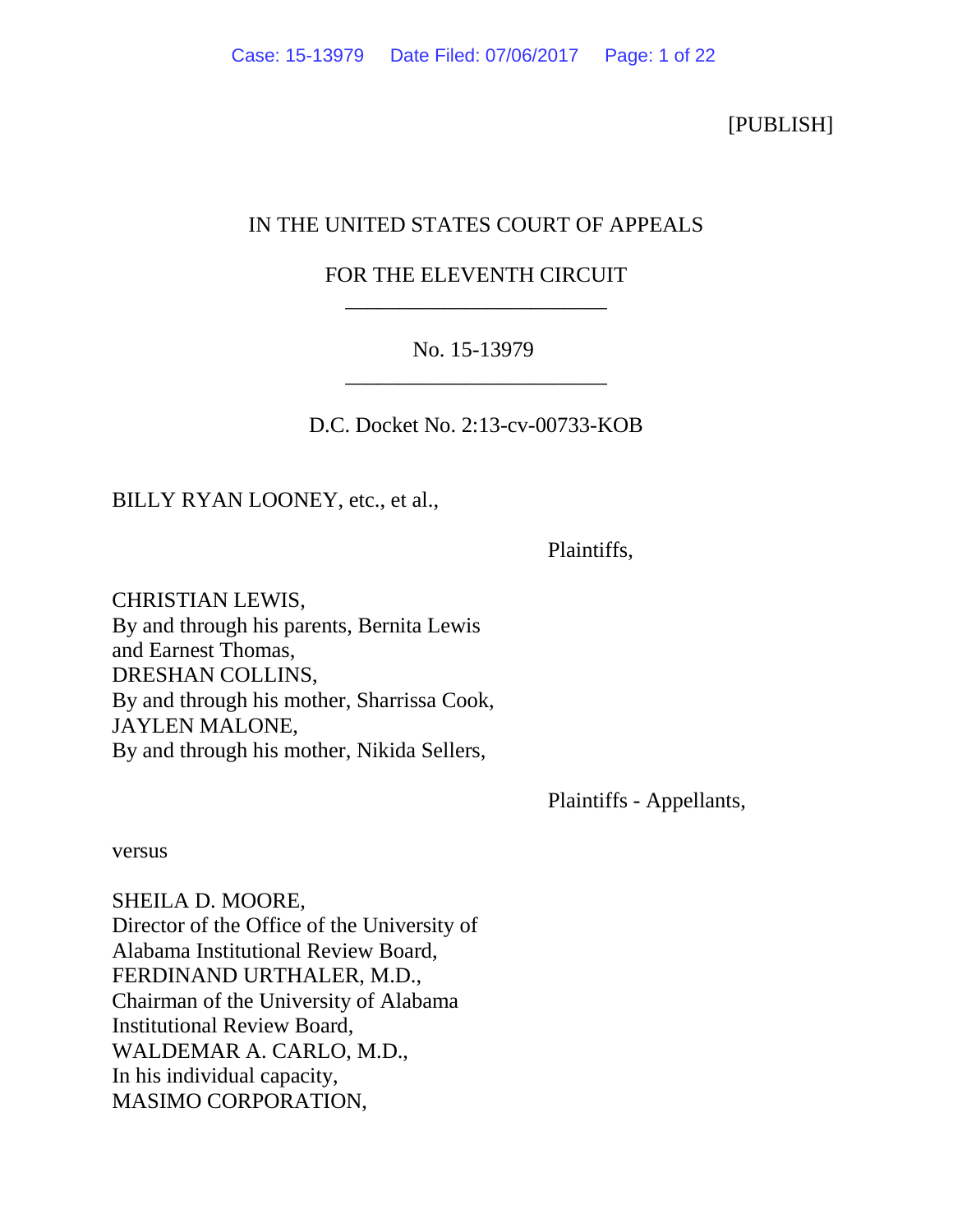Case: 15-13979 Date Filed: 07/06/2017 Page: 2 of 22

#### DR. JOHN CARPENTER, in his individual capacity, et al,

Defendants - Appellees,

## INDIVIDUAL MEMBERS OF THE UNIVERSITY OF ALABAMA INSTITUTIONAL REVIEW BOARD, THE, etc., et al.,

Defendants.

Appeal from the United States District Court for the Northern District of Alabama

\_\_\_\_\_\_\_\_\_\_\_\_\_\_\_\_\_\_\_\_\_\_\_\_

\_\_\_\_\_\_\_\_\_\_\_\_\_\_\_\_\_\_\_\_\_\_\_\_

(July 6, 2017)

Before WILSON, and JULIE CARNES, Circuit Judges, and HALL, [\\*](#page-1-0) District

Judge.

JULIE CARNES, Circuit Judge:

### CERTIFICATION FROM THE UNITED STATES COURT OF APPEALS FOR THE ELEVENTH CIRCUIT TO THE SUPREME COURT OF ALABAMA PURSUANT TO ALABAMA RULE OF APPELLATE PROCEDURE 18.

TO THE SUPREME COURT OF ALABAMA AND ITS HONORABLE JUSTICES<sup>.</sup>

This appeal concerns an unsettled question of Alabama law that, in the

interests of comity and consistency, we believe the Alabama Supreme Court to be

<span id="page-1-0"></span> <sup>\*</sup> The Honorable James Randal Hall, United States District Judge for the Southern District of Georgia, sitting by designation.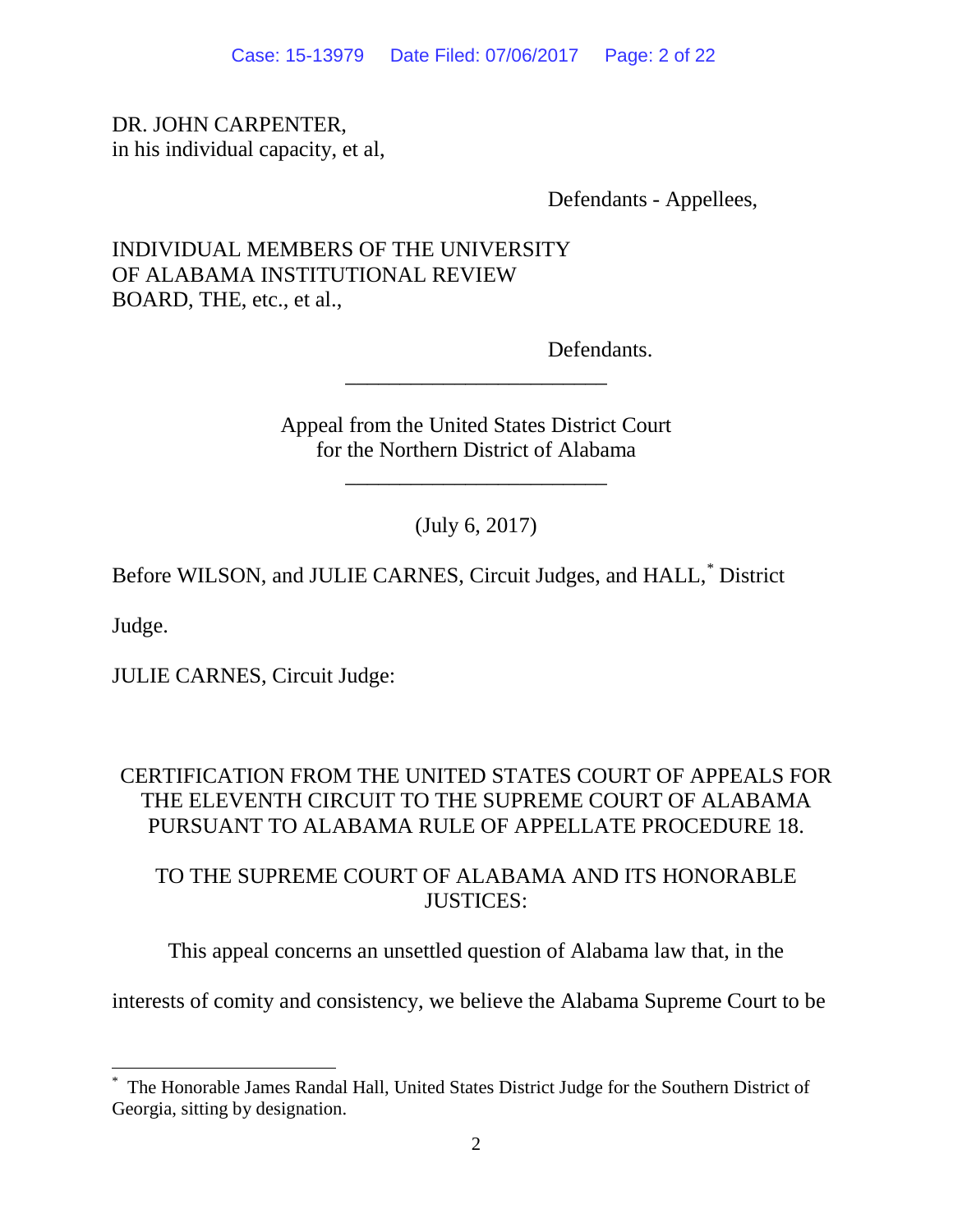the appropriate court to answer. Through their parents, Plaintiffs DreShan Collins, Christian Lewis, and Jaylen Malone, brought claims against Defendants for harms allegedly visited on Plaintiffs when the latter were enrolled in a clinical study while being treated for health issues accompanying their premature births. Defendants fall into three groups: (1) Dr. Carlo, the physician who designed and ran the study; (2) Internal Review Board (IRB) physicians who approved the study and the informed consent materials; and (3) Masimo Corporation, which manufactured medical equipment used in the study.

Plaintiffs brought claims against the various Defendants for negligence, negligence per se, breach of fiduciary duty, products liability, and lack of informed consent. The district court granted summary judgment on all claims. Like the district court, we conclude that Plaintiffs have failed to establish that participation in the clinical study caused any injuries, which means that the negligence, negligence per se, breach of fiduciary duty, and products liability claims were properly dismissed.

The viability of the claim alleging lack of informed consent, however, is less clear. At issue is whether a plaintiff who claims that he did not give informed consent to medical treatment provided as part of a clinical study must show that he was injured as a result of that treatment. Alabama law has not addressed this particular question. Because its resolution will determine whether Plaintiffs' claim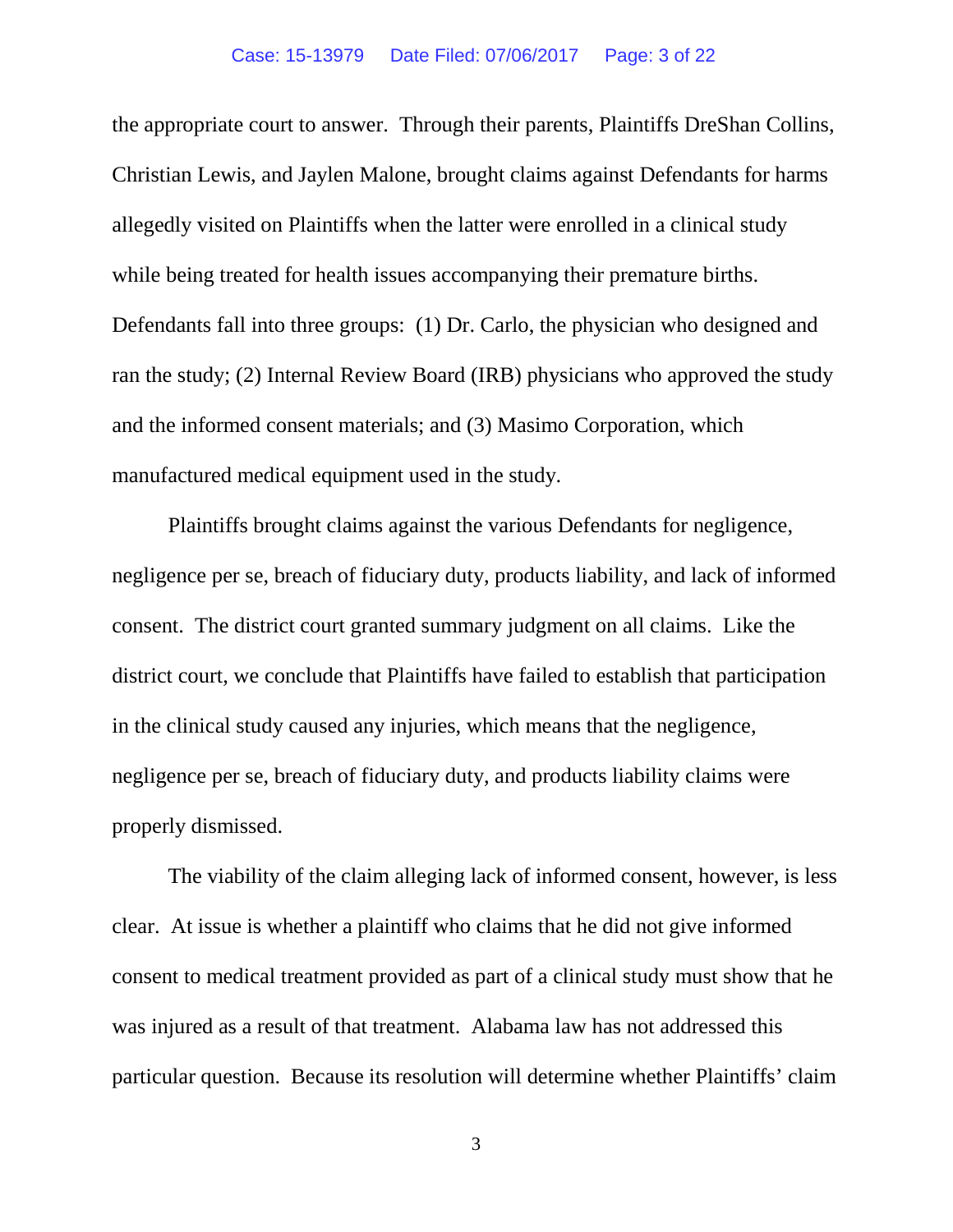may proceed and because there are "no clear controlling precedents" from the Alabama Supreme Court, we respectfully certify this question to the Alabama Supreme Court pursuant to Alabama Rule of Appellate Procedure 18.

#### **I. BACKGROUND**

The University of Alabama at Birmingham was the lead study site for a national clinical research trial known as the Surfactant, Positive Pressure, and Oxygenation Randomized Trial ("SUPPORT"). Designed by Dr. Carlo and approved by the IBR Defendants, the SUPPORT study was created to analyze the effects of differing oxygen saturation levels on premature infants. At the time of the study, it was nationally accepted (and neither party contests) that the recognized standard of care was to keep the oxygen saturation levels of low-birthweight infants at between 85% and 95%. This standard notwithstanding, it was also known that a prolonged period of high oxygen saturation can result in oxygen toxicity which leads to an increased risk of "retinopathy of prematurity".<sup>[1](#page-3-0)</sup> On the other hand, a prolonged period of low oxygen saturation can result in neurodevelopmental impairment and death. Given the difficulties of calibrating the optimal oxygen range, the SUPPORT study sought to determine whether, within the accepted standard of care, there was a more precise range of oxygen saturation

<span id="page-3-0"></span> <sup>1</sup> Retinopathy of prematurity is a disease that occurs in premature babies. It causes abnormal blood vessels to grow in the retina, and can lead to the retina detaching from the back of the eye, resulting in blindness.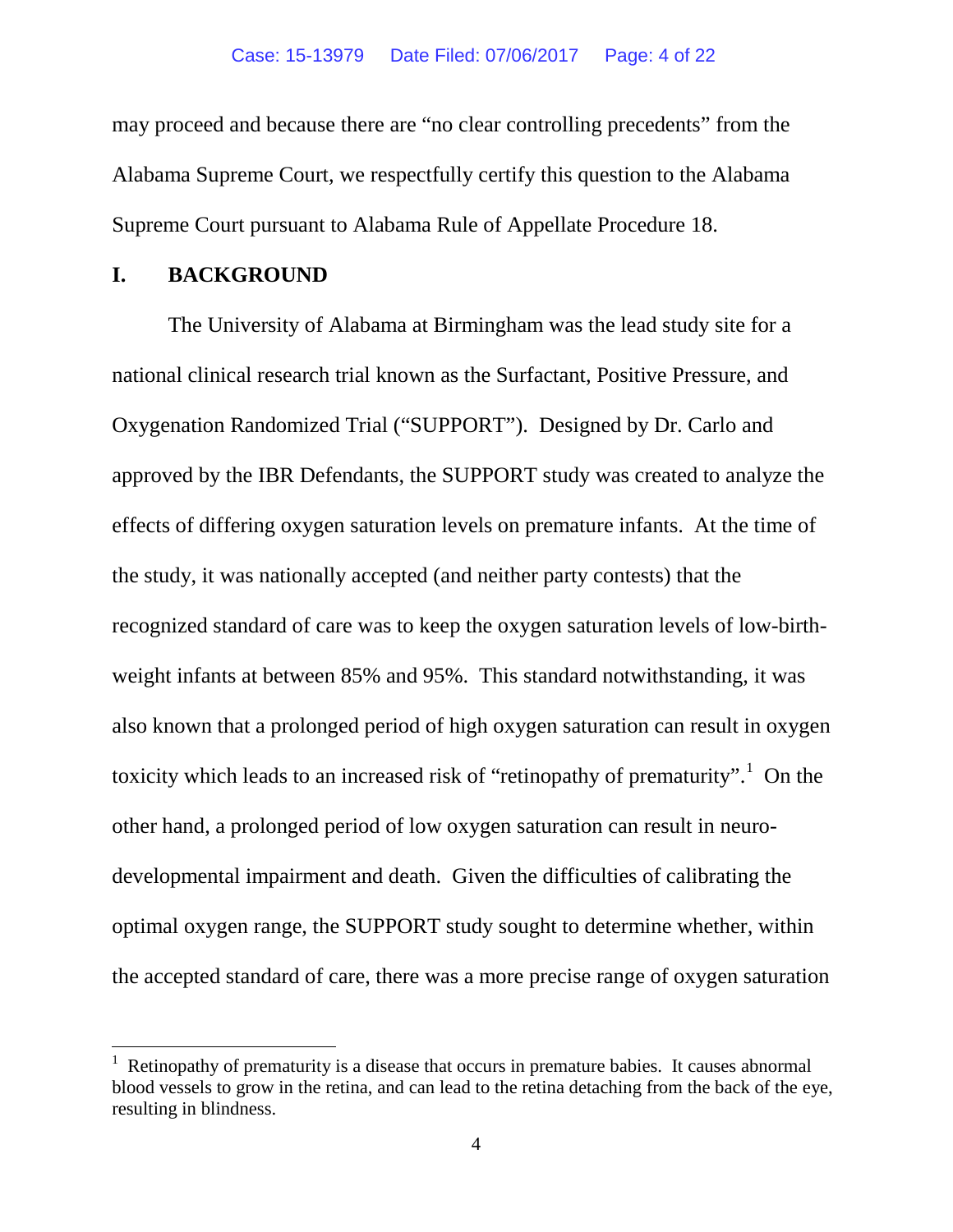that would better reduce the risk of exposing an infant to either too much or too little oxygen.

The SUPPORT study randomly divided eligible and enrolled premature infants into two groups. One group was to be kept at an oxygen saturation level between 85-89%, which is the low end of the standard-of-care range, while the other would be kept at an oxygen saturation level between 90-95%, which is the high end of that range. Further, to ensure double-blind data collection, the study would employ specialized oximeters (manufactured by Masimo) that would "mask" to an onlooker the true oxygen saturation levels of the infants. The oximeters would, however, signal an alarm whenever an infant's oxygen level strayed below 85% or above 95%.

Publishing the results of the study in the New England Journal of Medicine, the study authors concluded that infants in the high-oxygen group were more likely to be diagnosed with retinopathy while infants in the low-oxygen group were more likely to die. There was no statistically significant difference in the incidence of neuro-developmental impairments between the high and low groups.

To enroll in the study, Plaintiffs' guardians had to execute informed consent documents that were drafted and approved by Defendants. After the study's completion, however, the Department of Health and Human Services authored a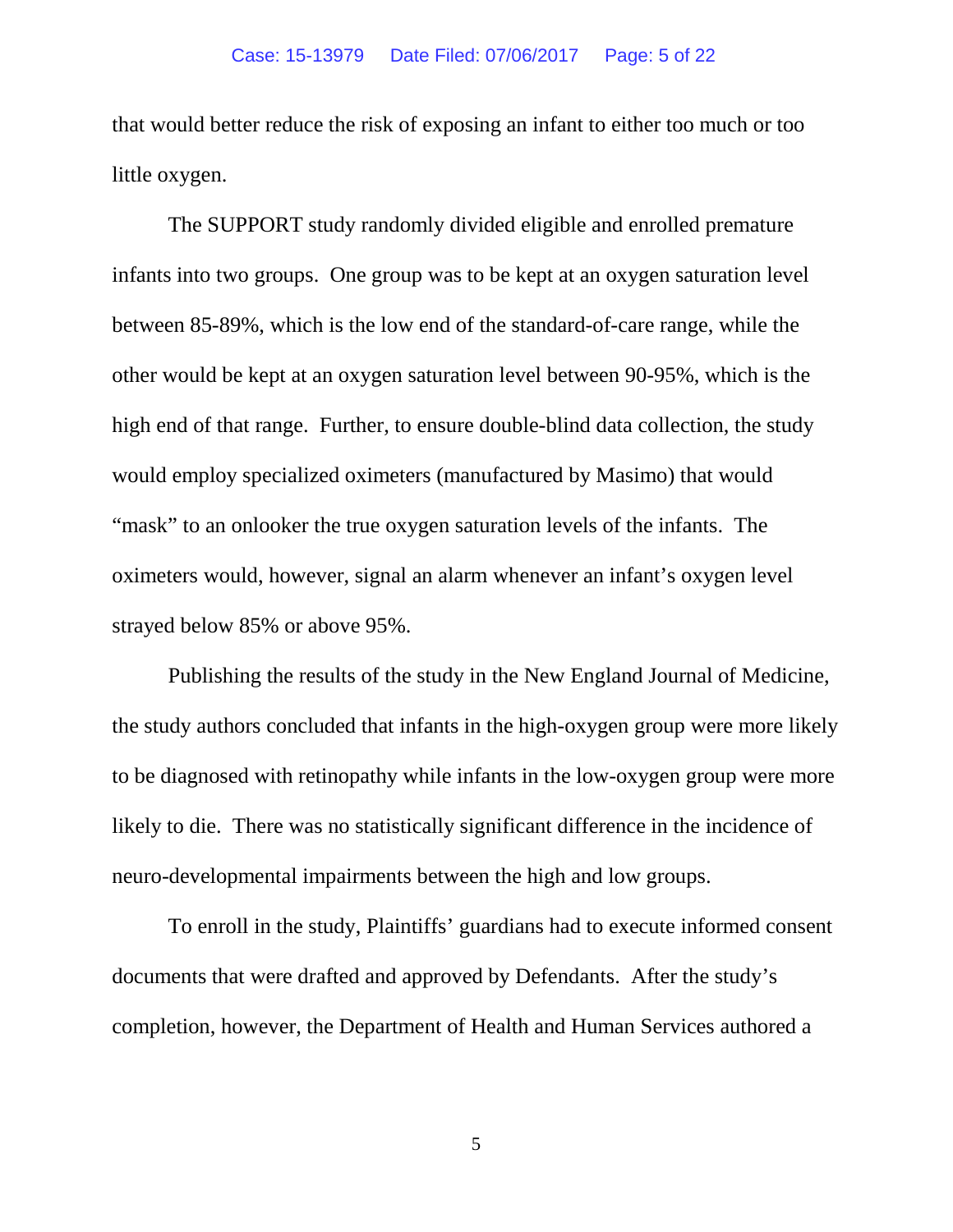letter questioning whether these informed consent documents had properly disclosed all of the risks associated with enrollment in the SUPPORT study.

Plaintiffs filed the operative Fifth Amended Complaint in the United States District Court for the Northern District of Alabama asserting claims against Defendants for negligence, negligence per se, breach of fiduciary duty, products liability, and lack of informed consent. Plaintiffs allege that they suffered serious injuries as a result of their participation in the study. Specifically, Plaintiffs Lewis and Malone were assigned to the low-oxygen group, with prolonged periods of low oxygen saturation being associated with neuro-developmental impairment and death. Fortunately, neither infant died, but they did develop neurological issues. Plaintiff Collins was assigned to the high-oxygen group, with prolonged highoxygen saturation being associated with retinopathy, which can lead to blindness. Plaintiff Collins did develop retinopathy, but fortunately he did not suffer permanent vision loss. Following discovery, Defendants moved for summary judgment asserting that, based on the undisputed material facts, Plaintiffs had failed to demonstrate that participation in the SUPPORT study had caused the injuries alleged in the Complaint. The district court agreed that Plaintiffs had failed to prove that their injuries were caused by participation in the SUPPORT study, as opposed to being a consequence of their premature births.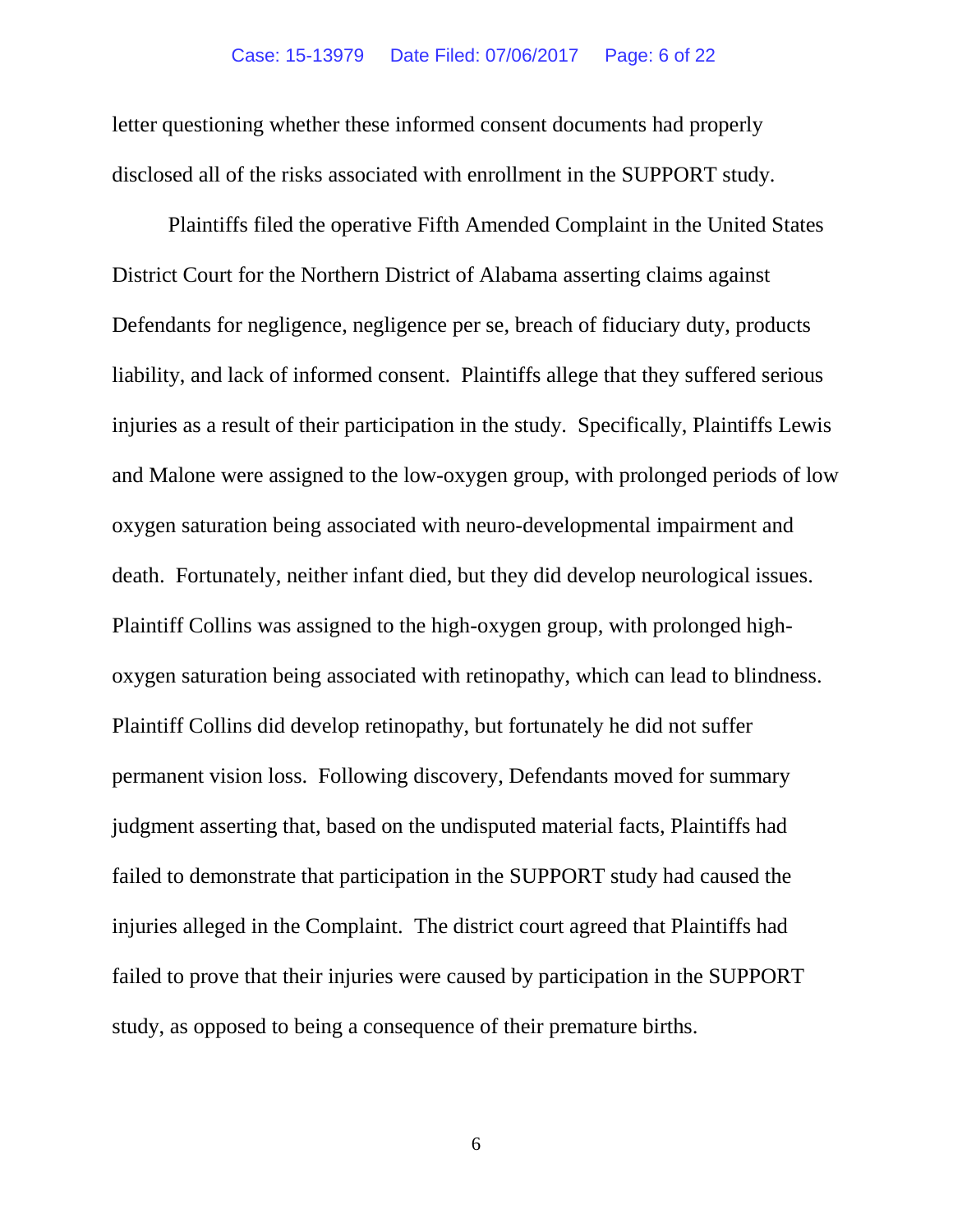#### **II. ANALYSIS**

We agree that under applicable Alabama law and taking all inferences in the light most favorable to Plaintiffs, Plaintiffs have failed to show that enrollment in the SUPPORT study caused their injuries. What is not clear is whether the absence of an actual physical injury caused by the SUPPORT study dooms Plaintiffs' argument that Defendants are nonetheless liable because they failed to obtain Plaintiffs' informed consent to participate in that study. We first discuss the causation issue before turning to the question that we certify concerning the informed consent claim. [2](#page-6-0)

### **A. Plaintiffs Have Presented Insufficient Evidence that the SUPPORT Study Caused Plaintiff's Alleged Injuries**

The Alabama Supreme Court has made clear that, "to present a jury question, the plaintiff in a medical-malpractice action must adduce some evidence indicating that the alleged negligence (the breach of the appropriate standard of care) *probably* caused the injury. A mere possibility is insufficient."<sup>[3](#page-6-1)</sup> Cain v. *Howorth*, 877 So. 2d 566, 576 (Ala. 2003) (quoting *Rivard v. Univ. of Alabama Health Servs. Found., P.C.*, 835 So. 2d 987, 988 (Ala. 2002)) (alterations omitted; emphasis in original); *see also Lyons v. Walker Reg'l Med. Ctr.*, 791 So. 2d 937,

<span id="page-6-0"></span> $2\degree$  To be precise, this type of claim actually alleges a lack of informed consent. For ease of reference, however, we will often refer to this claim as an "informed consent claim."

<span id="page-6-1"></span><sup>&</sup>lt;sup>3</sup> As discussed *infra*, the requirement that a plaintiff show that negligent medical treatment caused the injury is found in the Alabama Medical Liability Act, Ala. Code § 6-5-542(3).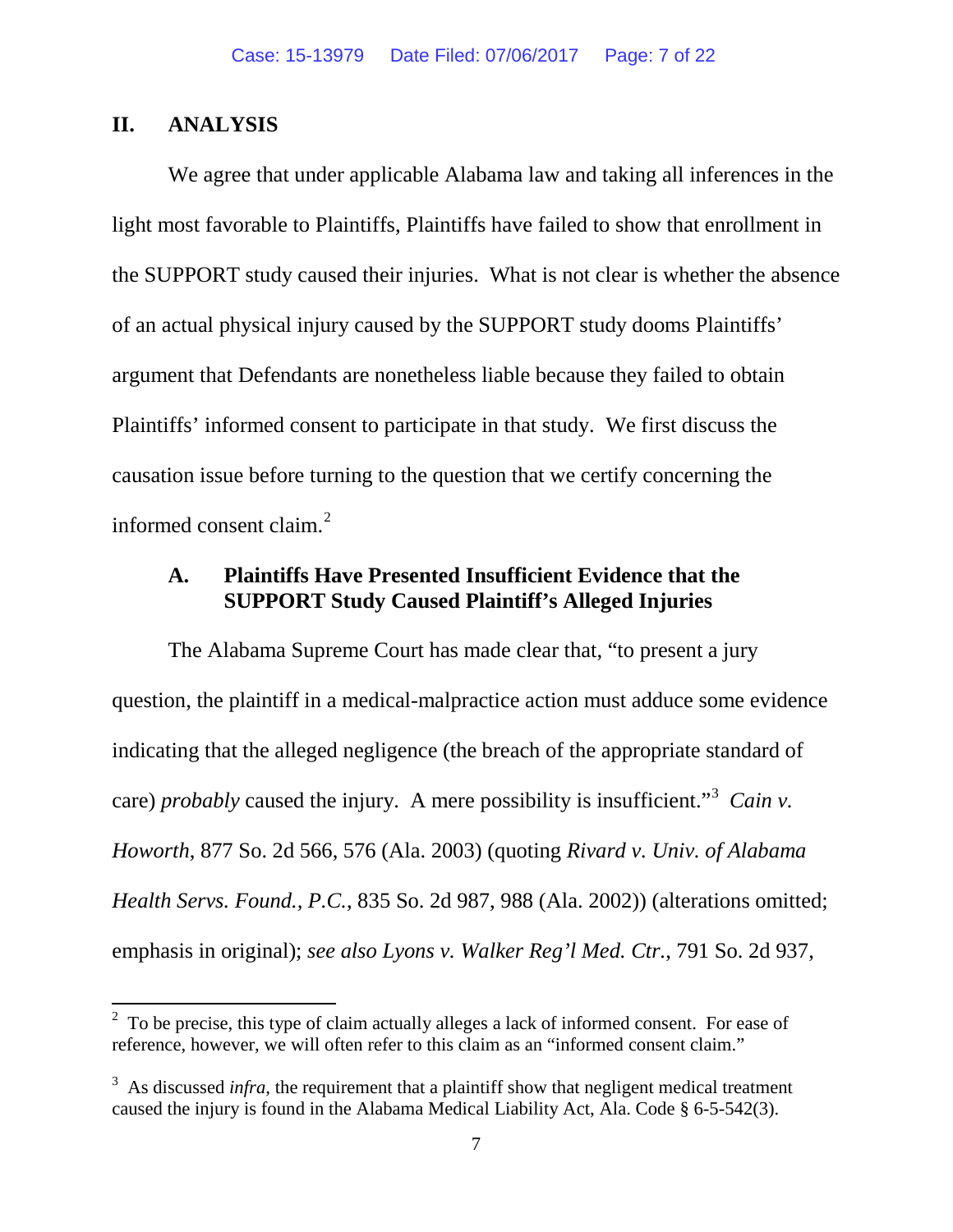942 (Ala. 2000); *Golden v. Stein*, 670 So. 2d 904, 907 (Ala. 1995). The district court concluded that Plaintiffs had failed to show that it was their participation in the SUPPORT study, as opposed to their premature births and consequent low birth-weight, that caused Plaintiffs' injuries. Defendants' three experts each recognized that the injuries suffered by Plaintiffs are consistent with those that extremely low birth-weight infants experience. In other words extreme prematurity, by itself, carries increased risks of the kinds of neuro-developmental and respiratory impairments claimed by the Plaintiffs. These experts opined that it is more likely than not that the Plaintiffs' injuries were caused by their prematurity and its related complications than by any participation in the SUPPORT study.

Indeed, Plaintiffs' own expert, Dr. Hermansen, refused to opine that Plaintiffs injuries were "probably" caused by participation in the SUPPORT study. Instead, he would say only that the study "significantly increased the risk" that the Plaintiffs would suffer these alleged injuries. Dr. Hermansen never testified that the SUPPORT study caused Plaintiffs' medical ailments, or even that the SUPPORT study *probably* caused the ailments; he opined only that the study "significantly increased the risk" that they would suffer from such ailments. In fact, in his subsequent deposition, Dr. Hersmansen could not identify any specific alternative care that the Plaintiffs should have, but did not receive, because of the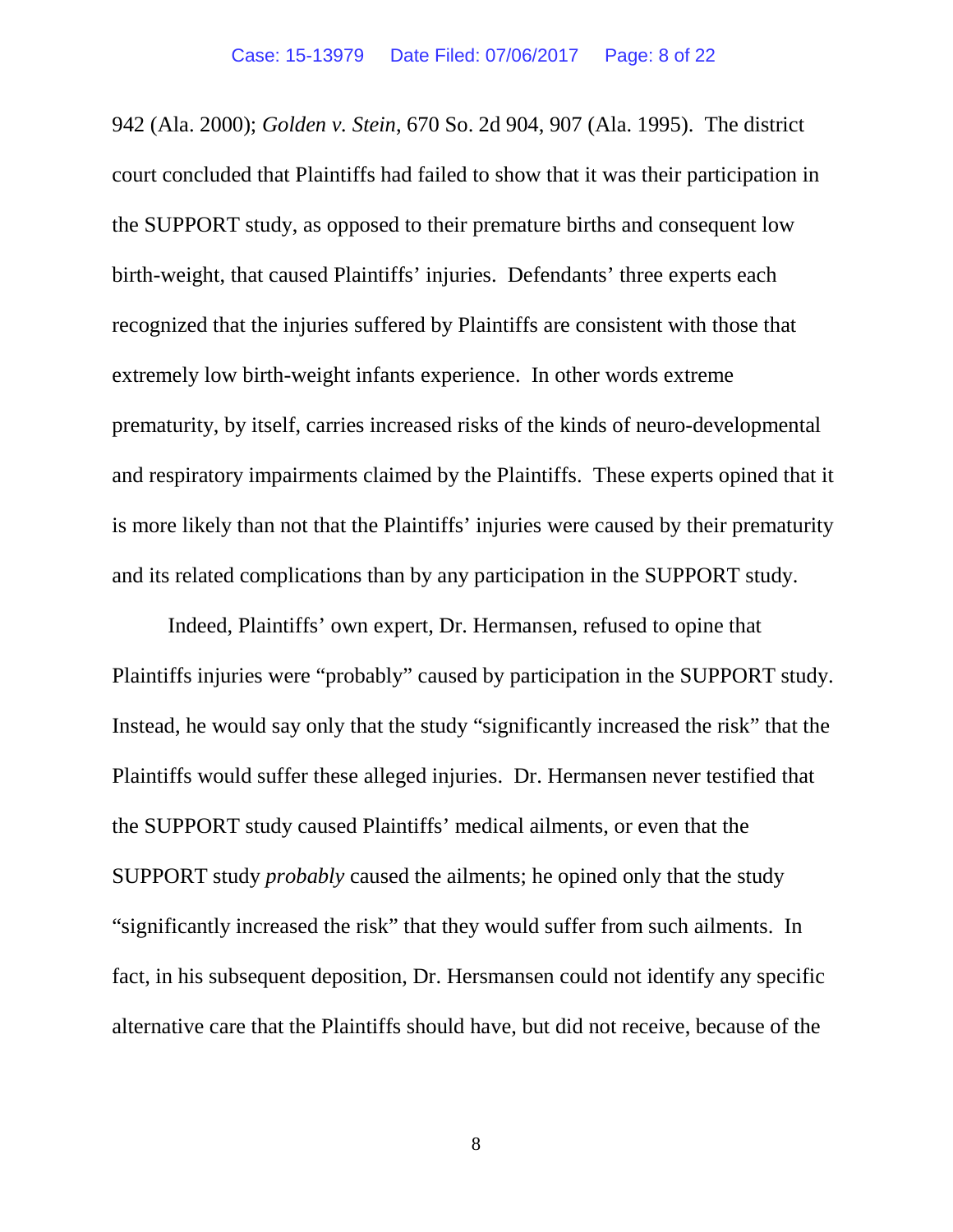study, or any specific medical condition that called for a change in oxygensaturation levels for any of the Plaintiffs.

An alleged "increased risk of harm" is not sufficient to survive summary judgment under Alabama law, which requires proof that the alleged negligence *probably* caused the injury. *Cain*, 877 So. 2d at 576. So strict is Alabama law on this point that Alabama courts have even rejected "medical monitoring" claims, in which plaintiffs allege that because prior medical procedures increased their risk of *future* harm, they were "injured" by the need, going forward, to self-monitor in order to detect future medical ailments. *See Hinton ex rel. Hinton v. Monsanto Co.*, 813 So. 2d 827, 829 (Ala. 2001) (plurality); *see also Houston Cty. Health Care Auth. v. Williams*, 961 So. 2d 795, 810–11 (Ala. 2006); *S. Bakeries, Inc. v. Knipp*, 852 So. 2d 712, 716–17 & n.7 (Ala. 2002). Admittedly, Plaintiffs do not allege that participation in the SUPPORT study exposed them to some future harm. Instead, they attempt to distinguish the above line of cases by describing their injury as being the increased risk of harm they faced *in the past*. But this argument only highlights the weakness of their position. Whether in the past or in the future, Plaintiffs can show, at most, only an increased risk of harm, not a probability that the alleged negligence actually caused any harm. *See Knipp*, 852 So. 2d at 716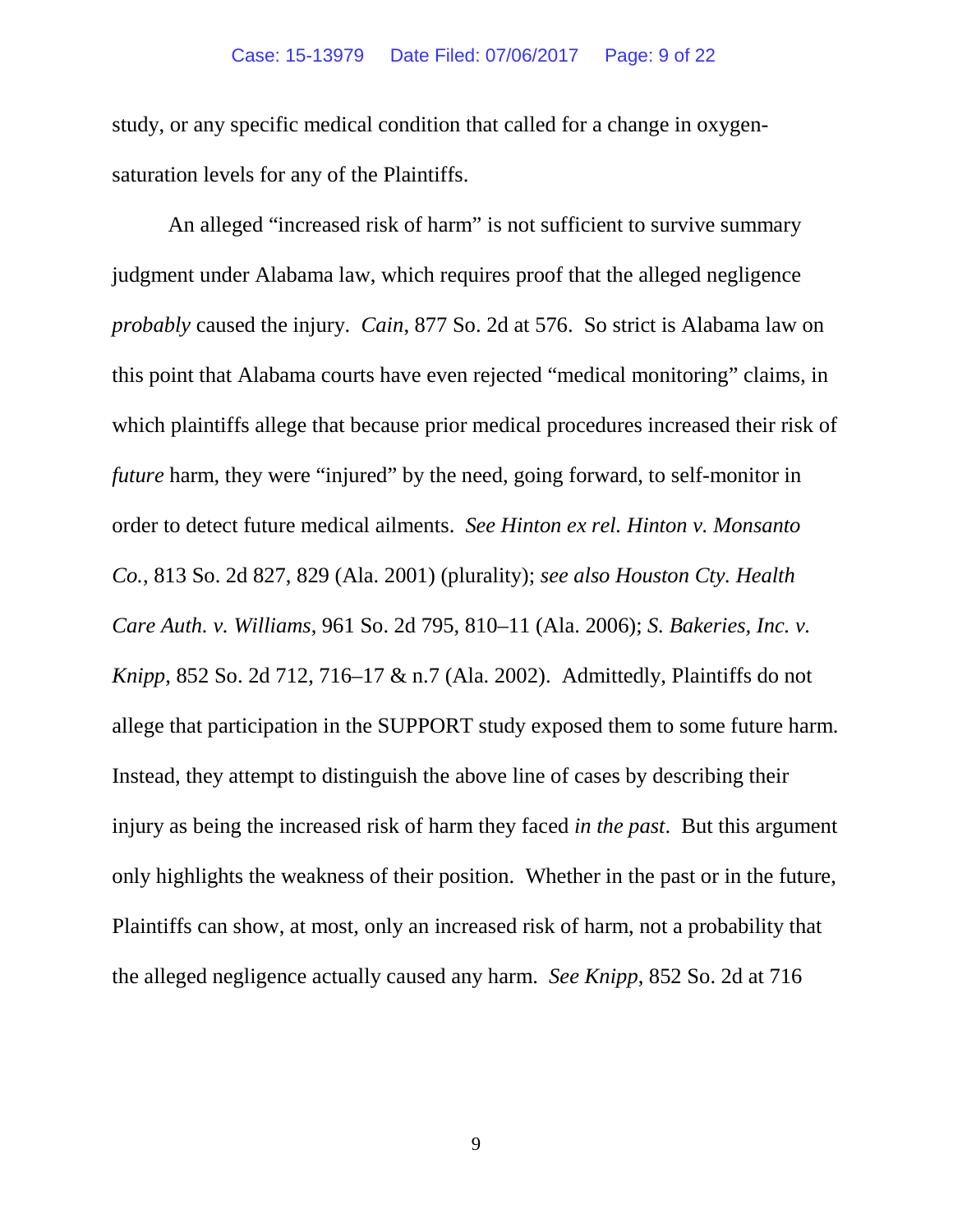("Alabama has long required a manifest, present injury before a plaintiff may recover in tort." $)$ .<sup>[4](#page-9-0)</sup>

In short, Plaintiffs have not provided evidence that the SUPPORT study "probably" caused their injuries. For that reason, Plaintiffs' negligence, negligence per se, breach of fiduciary duty, and products liability claims are not viable under Alabama law, and the district court correctly dismissed them. What remains to be determined, however, is whether the absence of any medical injury caused by participation in the clinical study similarly means that the informed consent claim also fails.

## **B. Do Plaintiffs' Informed Consent Claims Require an Actual Medical Injury**?

As noted, it is as clear as can be that a negligence action predicated on allegedly inadequate medical treatment requires the plaintiff to show that he was injured as a result of the particular treatment. As far as we can tell, however,

<span id="page-9-0"></span> <sup>4</sup> The cases cited by Plaintiffs—*Parker v. Collins*, *Waddell v. Jordan*, and *Murdoch v. Thomas*—do not save their claims, either. Collectively, these cases stand for the proposition that: "the issue of causation in a malpractice case may properly be submitted to the jury where there is evidence that prompt diagnosis and treatment would have placed the patient in a better position than she was in as a result of inferior medical care. It is not necessary to establish that prompt care could have prevented the injury or death of the patient; rather, the plaintiff must produce evidence to show that her condition was adversely affected by the alleged negligence." *Parker v. Collins*, 605 So. 2d 824, 827 (Ala. 1992) (citing *Waddell v. Jordan*, 302 So. 2d 74 (Ala. 1974) and *Murdoch v. Thomas*, 404 So. 2d 580 (Ala. 1981)).

But the problem for Plaintiffs is the absence of any evidence that their conditions were "adversely affected" by being placed in the SUPPORT study. Plaintiffs' expert testified that the SUPPORT study increased the *risk* that Plaintiffs' conditions had been adversely affected, but not that Plaintiffs' conditions *were* (or even *probably were*) adversely affected by the study.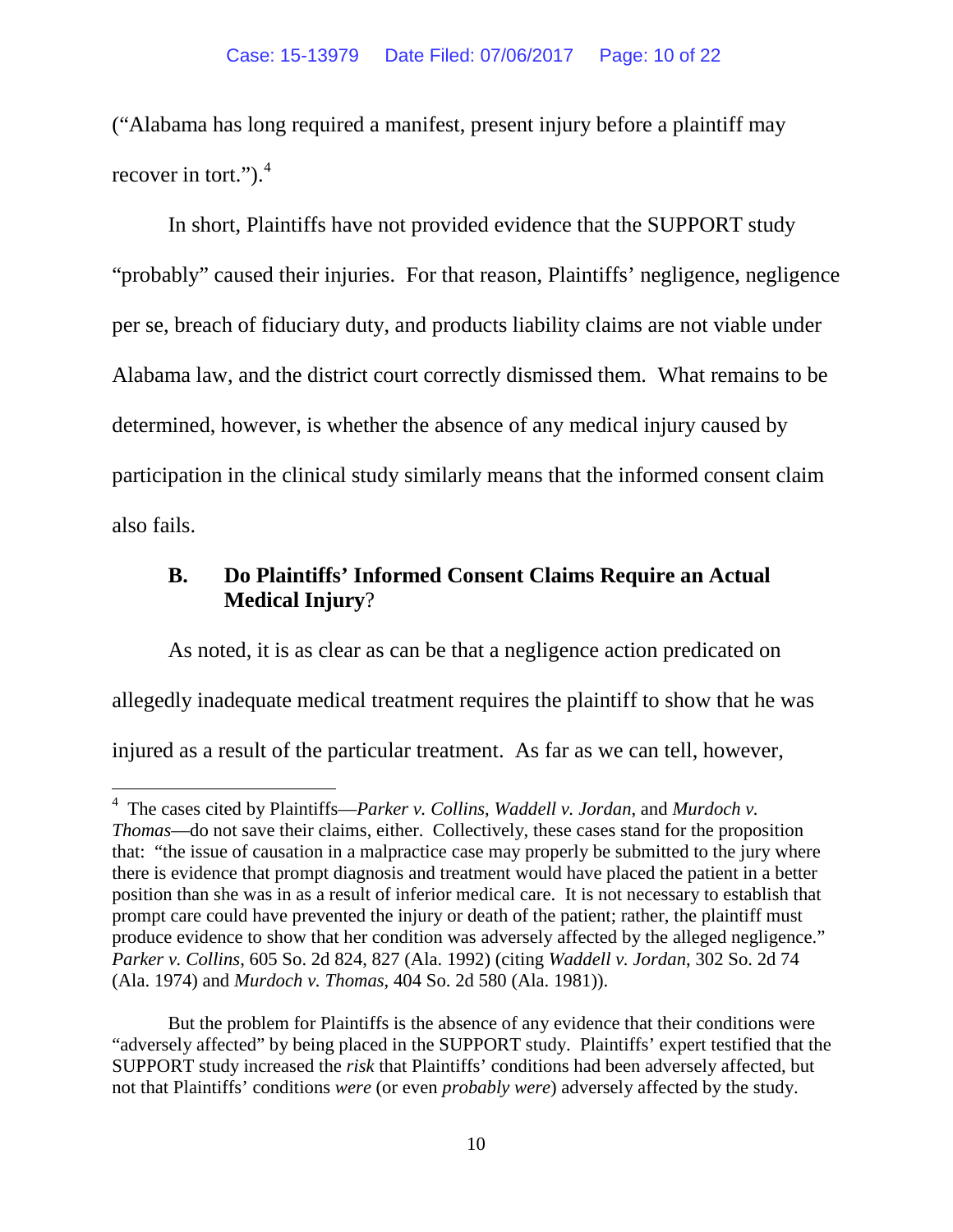Alabama law has yet to explicitly address the question whether proof of a medical injury is also required before a plaintiff can claim that his consent to a medical procedure was not informed. Specifically, if a plaintiff cannot prove that he suffered any injury as a result of a particular medical procedure, can he still potentially prevail if he shows that the doctor failed to obtain his informed consent to that procedure? In other words, is there a free-standing tort arising from a lack of informed consent, even if there is no injury resulting from the procedure at issue? Assuming that injury is required to sustain an informed consent claim arising out of medical treatment, does that rule still apply if the medical treatment is provided as part of a clinical study?

The answer to the above questions will depend on how an informed consent claim is characterized. If an informed consent claim is considered to be a type of medical malpractice claim, governed by the Alabama statute addressing such claims, then it is clear that a plaintiff must show the existence of an actual injury resulting from the procedure before he can raise a viable informed consent claim. If an informed consent claim is not classified as a malpractice type of claim—or if it exits the malpractice arena when the uninformed consent pertains to participation in a medical study administered as part of the medical treatment—then we must search for an answer in Alabama common law. And if, as Plaintiffs argue, an informed consent claim arising out of a medical study is neither a malpractice nor a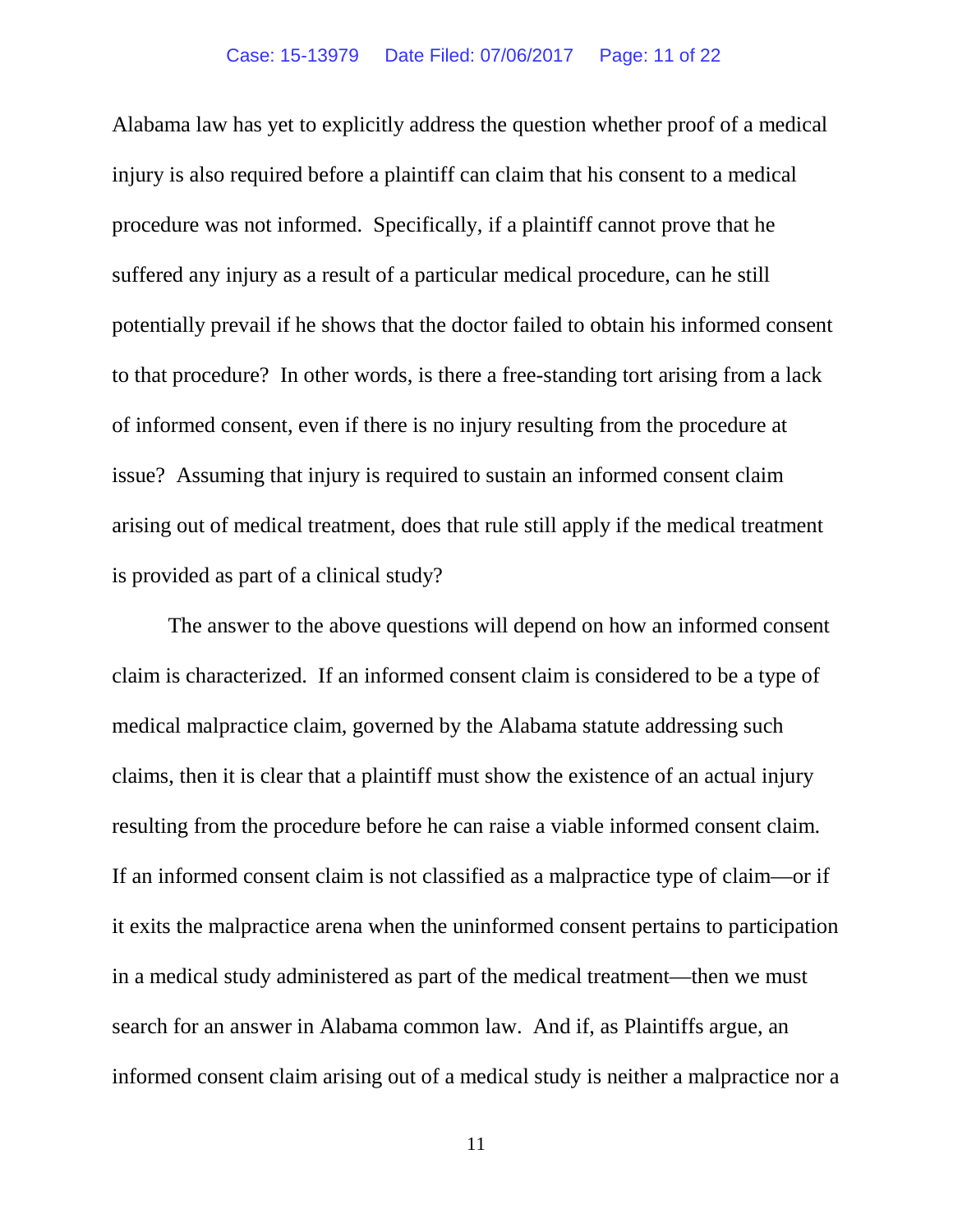#### Case: 15-13979 Date Filed: 07/06/2017 Page: 12 of 22

negligence claim, then we must identify precisely what type of claim it is and determine what Alabama law would prescribe as its elements.

Alabama law, however, does not expressly tell us whether such an informed consent claim is subject to the same requirements as a malpractice or negligence claim, nor does it speak to what the elements of such a claim would be if the claim finds no home in the malpractice/negligence camp. Given this uncertainty and the fact that the Alabama Supreme Court is the appropriate body to interpret Alabama law on this question, we certify that question to the Supreme Court in hopes that it will offer guidance. But first, we explain why we cannot figure out the answer on our own.

A medical malpractice claim under Alabama law requires proof of an actual injury. The Alabama Medical Liability Act (AMLA). Ala. Code § 6-5-542(3), "applies in any action for injury or damages or wrongful death, whether in contract or in tort, against a health care provider for breach of the standard of care." *Ex parte Vanderwall*, 201 So. 3d 525, 533 (Ala. 2015) (quotations and alterations omitted). The term "standard of care" is defined as "such reasonable care, skill, and diligence as other similarly situated health care providers in the same general line of practice, ordinarily have and exercise in like cases." Ala. Code § 6-5- 542(2). As to proving a breach of that standard:

A breach of the standard of care is the failure by a health care provider to comply with the standard of care, *which failure proximately causes*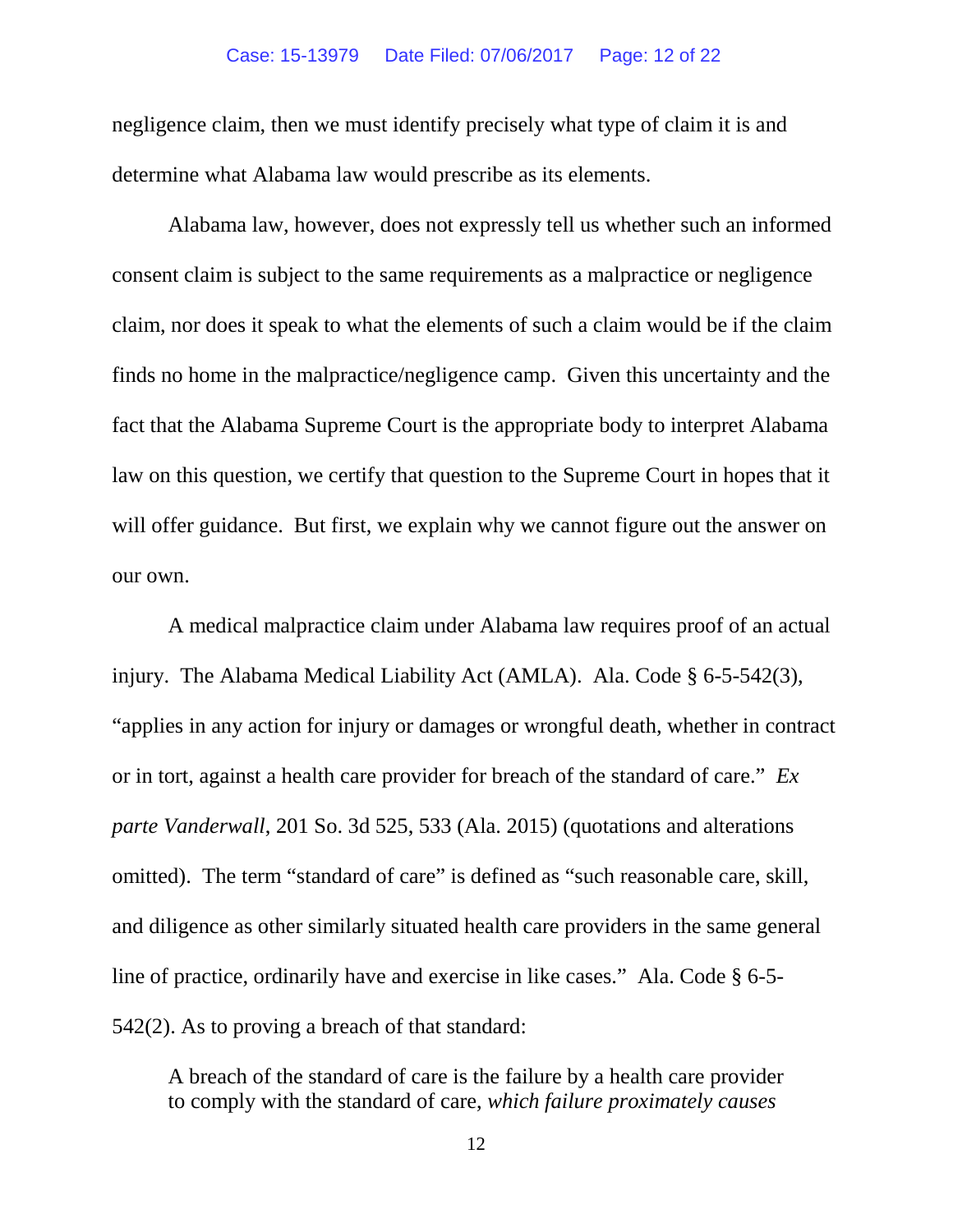*personal injury or wrongful death*. *This definition applies to all actions* for injuries or damages or wrongful death whether in contract or tort and *whether based on intentional or unintentional conduct*."

*Id.* (emphasis added). In short, the text of the statute requires a "personal injury or wrongful death" before a medical malpractice action $<sup>5</sup>$  $<sup>5</sup>$  $<sup>5</sup>$  can be viable.</sup>

Indeed, the Alabama Supreme Court has emphasized this requirement in its own interpretation of the AMLA. For example, plaintiffs in a putative class action sued a medical center based on the latter's action in potentially exposing the plaintiffs to fungal spores. The plaintiffs had suffered no physical injury but argued that the exposure to a potential harm was, by itself, the injury. Applying the AMLA, the Alabama Supreme Court disagreed, stating, "Under current Alabama caselaw, mere exposure to a hazardous substance resulting in no present manifestation of physical injury is not actionable under the AMLA where the exposure has increased only minimally the exposed person's chance of developing a serious physical disease and that person has suffered only mental anguish." *Houston Cty.*, 961 So. 2d at 810–11. As such, any plaintiffs who had not actually

<span id="page-12-0"></span><sup>&</sup>lt;sup>5</sup> The AMLA only applies to claims against "a health care provider." Ala. Code § 6–5–548(a). The Alabama Supreme Court has explained: "Section 6–5–542, Ala. Code 1975 defines a 'health care provider' as '[a] medical practitioner, dental practitioner, medical institution, physician, dentist, hospital, or other health care provider as those terms are defined in Section 6– 5–481.' Section 6–5–481(8) in turn defines 'other health care providers' as '[a]ny professional corporation or any person employed by physicians, dentists, or hospitals who are directly involved in the delivery of health care services.'" *Ex parte Vanderwall*, 201 So. 3d at 533.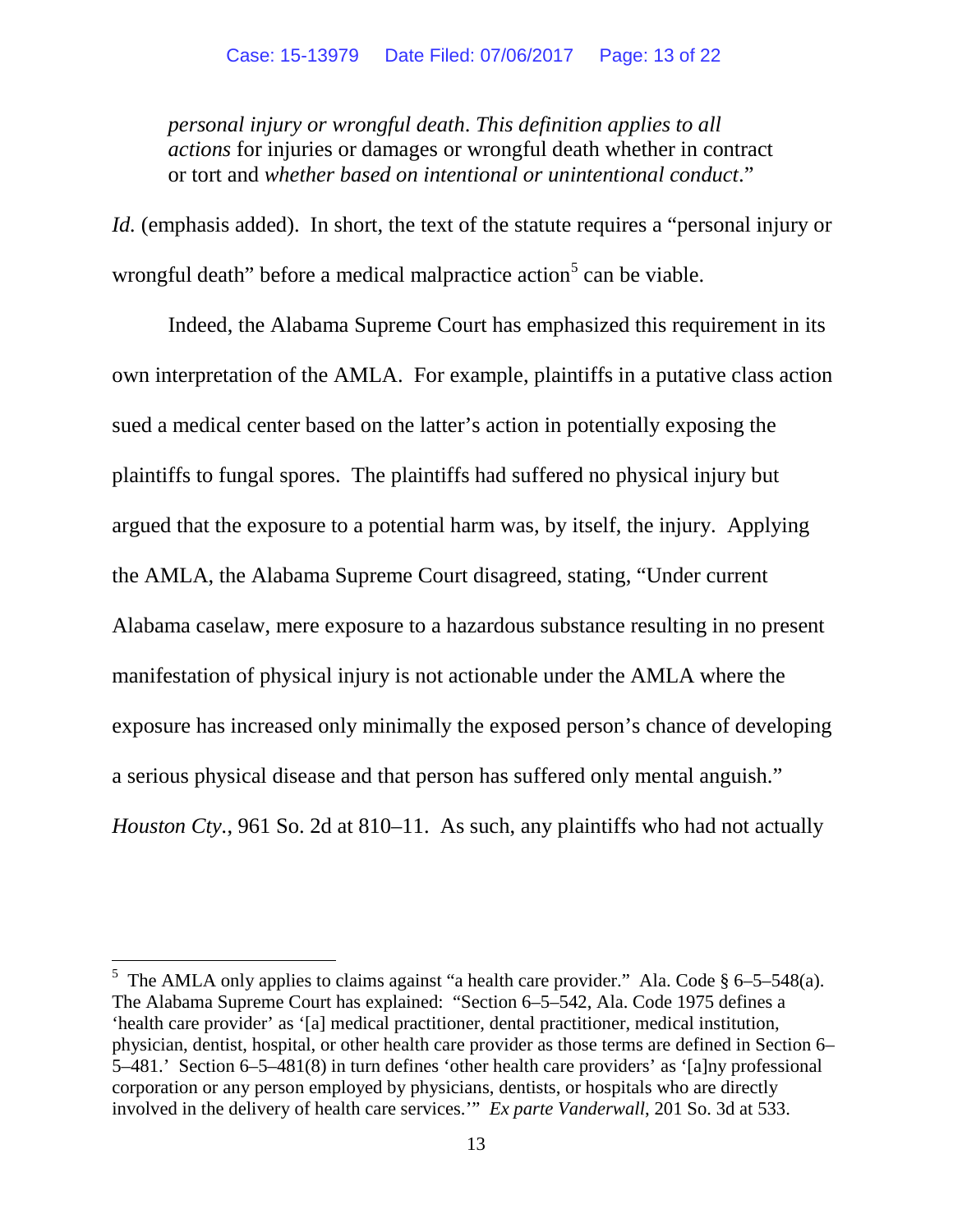suffered an infection or other adverse effects from the exposure had "not suffered a legal injury."[6](#page-13-0) *Id*. at 811.

Thus, *Houston County* makes clear that claims governed by the AMLA require a showing of an actual physical injury. *See also Crutcher v. Williams*, 12 So. 3d 631, 648 (Ala. 2008) (holding that, under the AMLA, a plaintiff must prove that a delay in treatment "*proximately* and *probably* caused actual injury to the plaintiff"). The next question then is the extent to which the AMLA's requirement that an injury occur applies when a claim does not rest on negligent medical treatment, but instead on an assertion that in performing treatment to which the plaintiff had consented, the medical care provider conveyed inadequate warnings that thereby rendered the patient's consent to be uninformed.

On the one hand, there are indications from Alabama caselaw that the "injury" requirement of the AMLA applies to informed consent claims, just as it does to traditional medical malpractice claims based on negligent treatment. In *Houston County*, itself, the Alabama Supreme Court stated as a general matter that all of the claims in the case, *including* claims for lack of informed consent, were "governed by the Alabama Medical Liability Act" because they "allege a 'medical injury' arising in the context of their patient-hospital relationship as the basis for

<span id="page-13-0"></span><sup>&</sup>lt;sup>6</sup> The Court did recognize, however, that those patients who had undertaken operations to remove the infected medical component because of the risk of infection "would have standing to bring an action." *Id*. at 812. Seemingly, the need for subsequent surgery to remedy or diminish the potential harm arising from the original surgery is deemed the injury.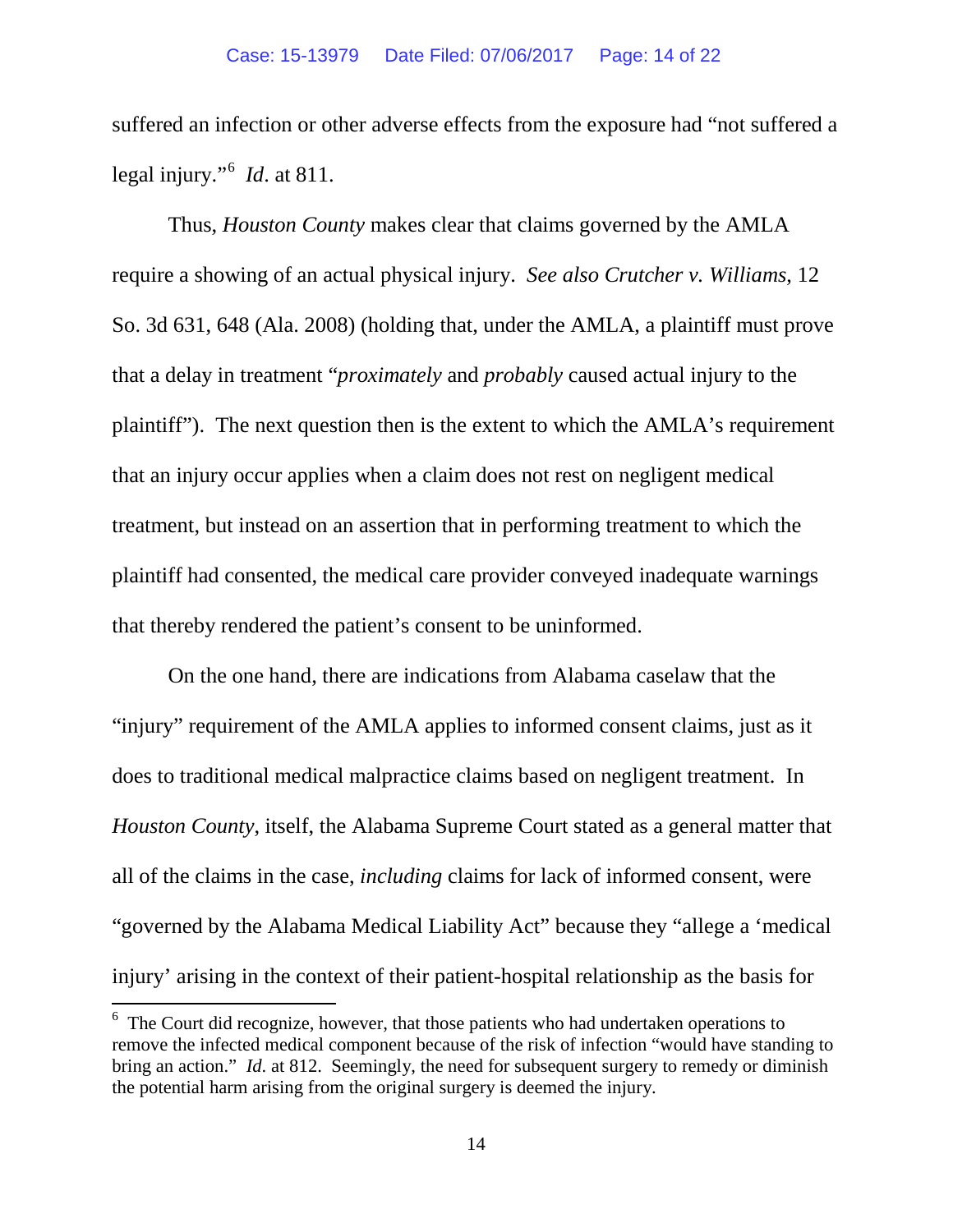each of their claims." *Houston Cty.*, 961 So. 2d at 810. Indeed, the Alabama Supreme Court has "consistently held that it is the substance of the action, rather than the form, that is the touchstone for determining whether an action is actually one alleging medical malpractice" and that "informed-consent claims brought against physicians and surgeons are governed by the AMLA." *Mock v. Allen*, 783 So. 2d 828, 832 (Ala. 2000), *abrogated on other grounds by Ex parte Vanderwall*, 201 So. 3d 525 (Ala. 2015); *see also Ex parte Mendel*, 942 So. 2d 829 (Ala. 2006) (analyzing the scope of plaintiff's allowable discovery for a lack of informed consent claim under the AMLA's discovery rules); *Collins v. Ashurst*, 821 So. 2d 173, 176 (Ala. 2001), *as modified on denial of reh'g* (Nov. 30, 2001) (noting that the AMLA "provides the applicable standard of care that governs all actions against health-care providers specified in the act"). Moreover, it arguably seems a bit incongruous that a patient subjected to negligent medical treatment is required to show that the treatment caused his injury, while a person whose only beef is that he was not fully informed of the risks of a procedure could prevail even if he suffered no injury at all.

On the other hand, in describing the elements necessary to prove an informed consent claim, Alabama law appears not to include as an element proof of an injury. In *Giles v. Brookwood Health Services, Inc.*, 5 So. 3d 533, 553–54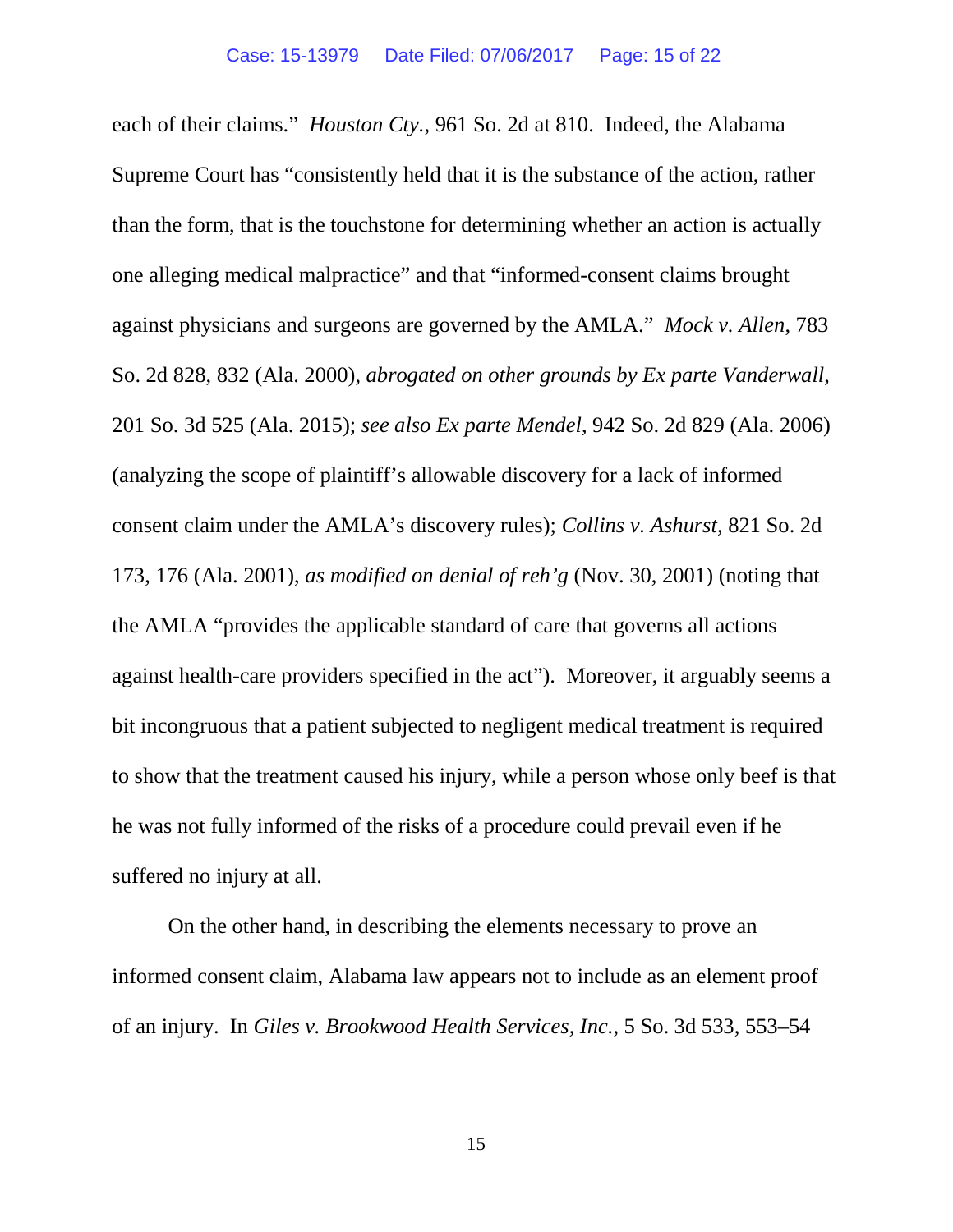(Ala. 2008) and *Phelps v. Dempsey*, 656 So. 2d 377, 377 (Ala. 1995) the Alabama

Supreme Court explained:

The elements of a cause of action against a physician for failure to obtain informed consent are: (1) the physician's failure to inform the plaintiff of all material risks associated with the procedure, and (2) a showing that a reasonably prudent patient, with all the characteristics of the plaintiff and in the position of the plaintiff, would have declined the procedure had the patient been properly informed by the physician.

*Giles*, 5 So. 3d at 553–54 (quoting *Phelps*, 656 So. 2d at 377); *see also Ex parte Mendel*, 942 So. 2d at 832 (reciting this same standard). Noticeably missing is any requirement that the undisclosed risk actually materialize or that any injury actually occur.

But a conclusion that injury is not required for an informed consent claim, based on the absence of any mention of the need for injury in the above cases, is shaky because in each of these cases there clearly was an injury, and a serious one. So, there was no cause for the court to focus on the need for injury as an element of the claim, and instead the opinions explored the standards governing whether consent was informed. For example, in *Giles* the plaintiff argued that she had not been adequately informed that *either* of her ovaries might be removed in an operation when the physician removed the "wrong" ovary. *Giles*, 5 So. 3d at 533. Likewise, in *Phelps*, the plaintiff argued that he was not adequately apprised of the risk of post-operative wound infection when such an infection materialized—and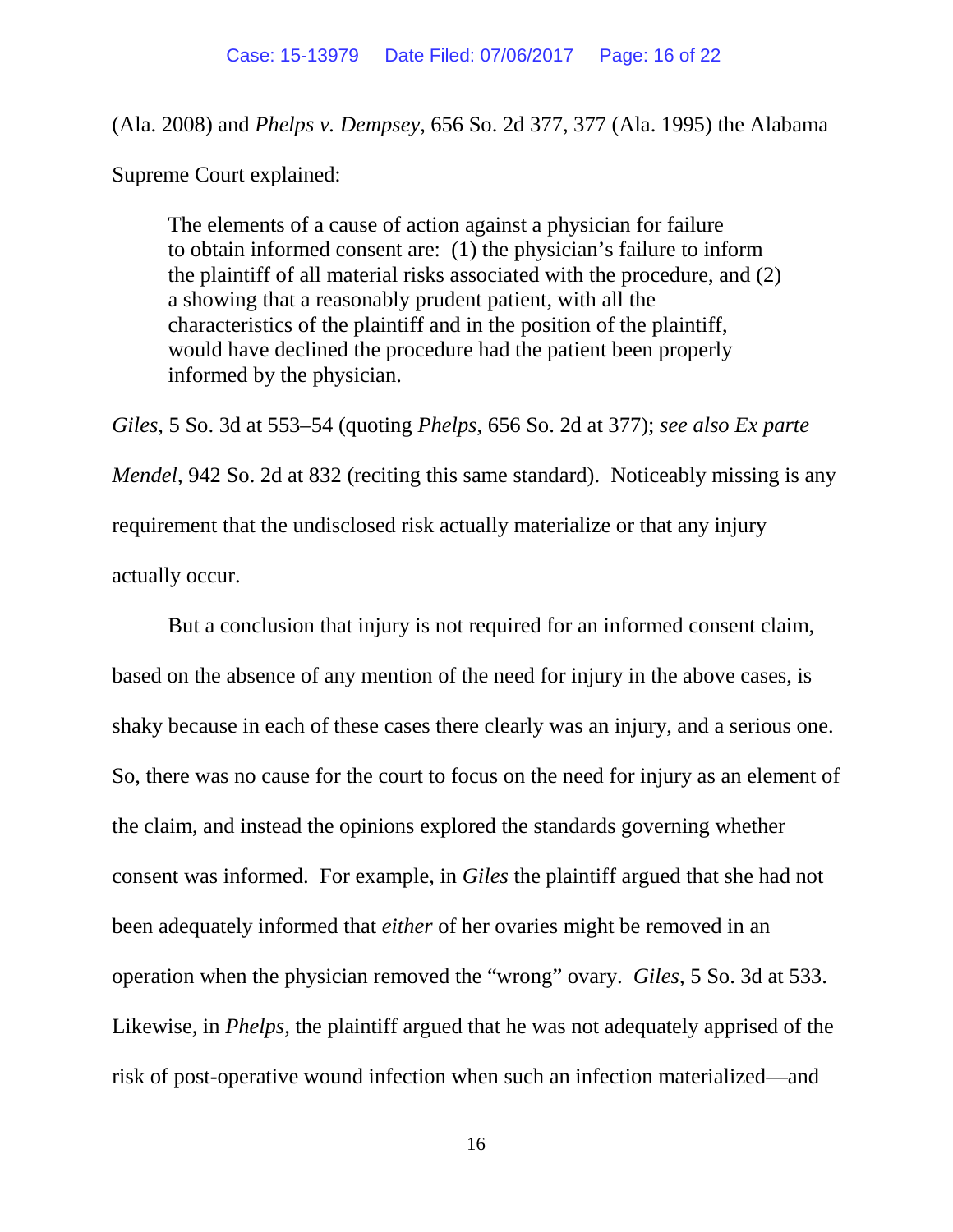eventually required the amputation of a significant portion of the plaintiff's foot. *Phelps*, 656 So. 2d at 377. Finally, in *Mendel* the plaintiff argued that he was not adequately informed about his dentist's multiple suspensions and/or revocations after the dentist punctured the floor of the plaintiff's right maxillary sinus during an operation. *Mendel*, 942 So. 2d at 832. [7](#page-16-0) Thus, in the above cases, the courts had no need to consider whether an injury of the type encompassed by the undisclosed risk had to be proved before a plaintiff could state an informed consent claim because a physical injury was present and the injury formed the basis of the plaintiffs' claims.<sup>[8](#page-16-1)</sup>

Suffering from the same lack of persuasive punch is the case earlier cited in support of the notion that Alabama courts require proof of injury as part of an informed consent claim: *Houston County*. That case indicates generally that the AMLA, which requires proof of an injury, applies to an informed consent claim. But like *Phelps*, *Giles*, and *Mendel*, there was a physical injury in *Houston County*. Thus, the Alabama Supreme Court had no need to examine whether an informed

<span id="page-16-0"></span><sup>&</sup>lt;sup>7</sup> Notably, however, *Mendel* did not decide whether such a theory would be actionable; it only ruled on the appropriate scope of discovery for such claims under the AMLA.

<span id="page-16-1"></span><sup>8</sup> The same is true of the two cases cited by *Phelps* following its articulation of the elements of a lack of informed consent claim. *See Fain v. Smith*, 479 So. 2d 1150 (Ala. 1985) (plaintiff injured by complications resulting from a pulmonary arteriogram); *Fore v. Brown*, 544 So. 2d 955 (Ala. 1989) (plaintiff suffered a perforation in his lower esophagus as the result of an esophagus dilation which was performed during an esophagogastroduodenoscopy).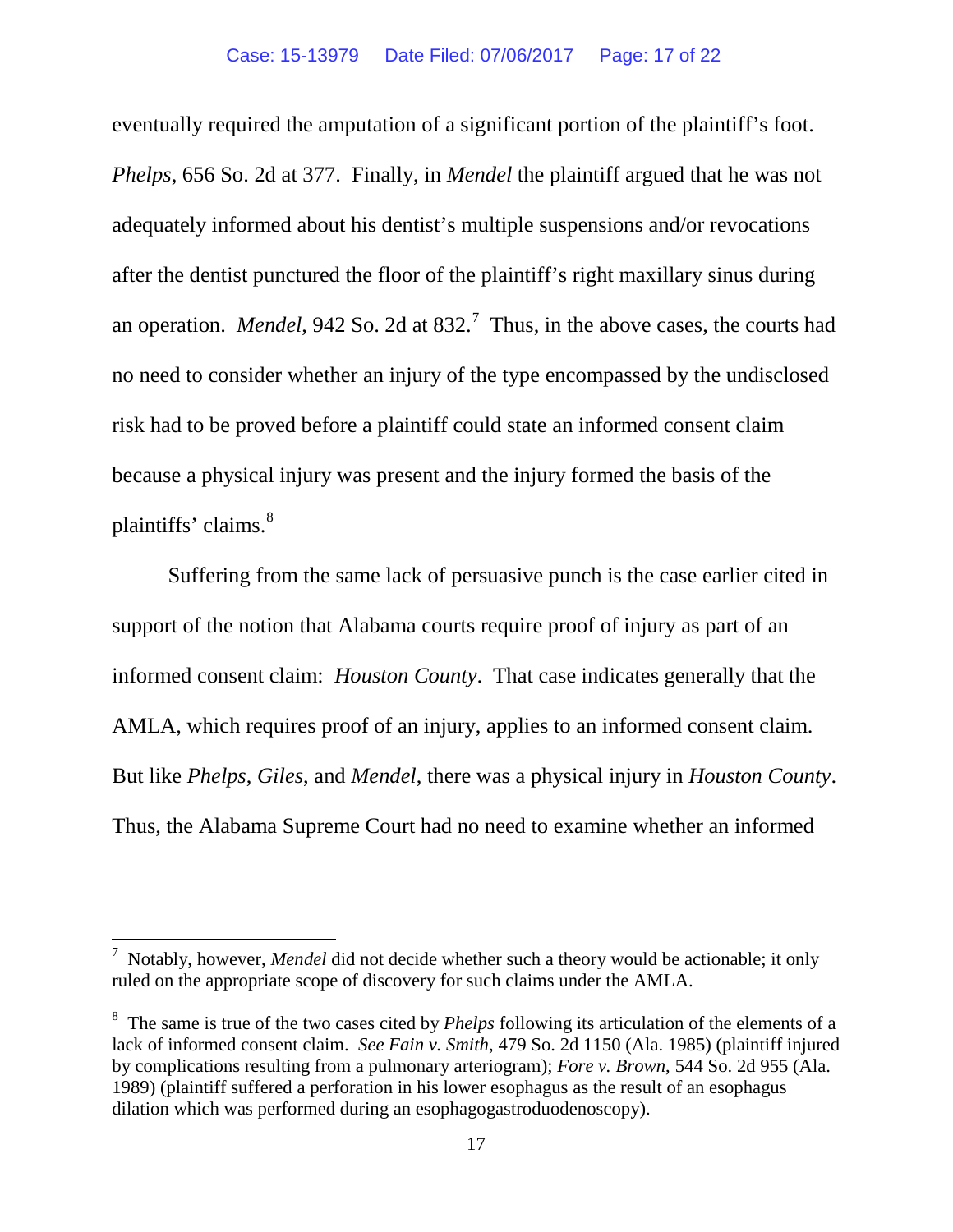consent claim lacking a physical injury should be analyzed differently, *vis a vis* the need for proof of an injury, than cases alleging simply negligent medical treatment.

In short, each party can point to Alabama caselaw in support of an argument favoring the party's respective position on the need to prove injury when asserting an informed consent claim. Defendants, however, have a ready analytic hook to support their argument that an injury is required: the AMLA and Alabama common law governing negligence actions, which Defendants argue govern this action. To bolster their argument that no injury is required, Plaintiffs thus need to be able to identify some analogous type of claim not requiring injury into which they can pigeonhole their own claim.

Plaintiffs have attempted to do so. They argue that an informed consent claim is akin to the tort claim of intentional battery, and that the latter requires no injury. *See Harper v. Winston Cty.*, 892 So. 2d 346, 353 (Ala. 2004) ("[A]n actual injury to the body is not a necessary element for an assault-and-battery claim"); *see also* Erin Sheley, *Rethinking Injury: The Case of Informed Consent*, 2015 B.Y.U. L. Rev. 63 (2015) ("The most critical pragmatic difference between the battery and negligence standards is that the latter, unlike the former, depends on the existence of the physical injury."). The Alabama Supreme Court has recognized that the AMLA does not apply when an actual battery has occurred. In *Ex parte Vanderwall*, the Alabama Supreme Court determined that AMLA did not govern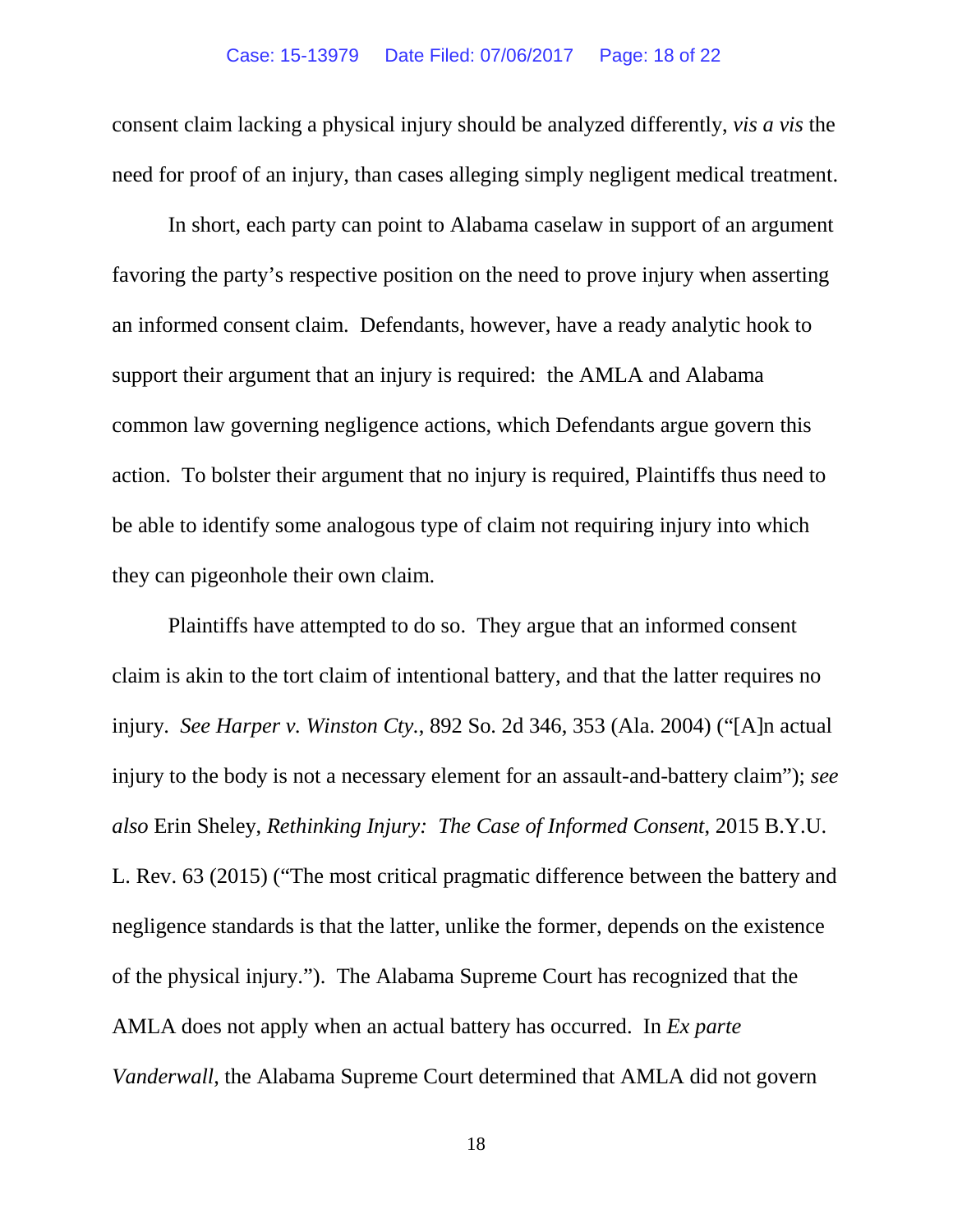assault and battery claims against a physical therapist who had allegedly groped a patient's breasts and genitals during a treatment session. 201 So. 3d at 537–38, *reh'g denied* (Feb. 19, 2016). According to *Vanderwall*, the "the AMLA is not just concerned with who committed the alleged wrongful conduct or when and where that conduct occurred, but also with *whether the harm occurred because of the provision of medical services*." *Id*. at 537 (emphasis in original). But because "there was no therapeutic or medical reason for [defendant-doctor] to touch [plaintiff-patient's] breasts or her genitals in the course of treating her for back pain" then the "allegation of injury does not stem from the provision of medical services," and it is therefore not governed by the AMLA. *Id*. at 538.

Yet, for purposes of identifying an appropriate claim, there would be appear to be an obvious distinction between an intentional touching by a medical provider that was never consented to by the plaintiff (being groped) and a touching (via medical treatment) that the patient had agreed to, but did so without knowing all the pitfalls that the treatment might entail. In fact, Alabama law has distinguished between "lack of consent" (or no-consent) claims and "lack of informed consent" claims. In *Cain v. Howorth*, 877 So. 2d 566 (Ala. 2003), citing to a body of caselaw from other jurisdictions, the Alabama Supreme Court recognized that "[t]he law distinguishes between a total lack of consent for the contested act (battery) and the lack of informed consent (negligence)." *Id*. at 580–81 (internal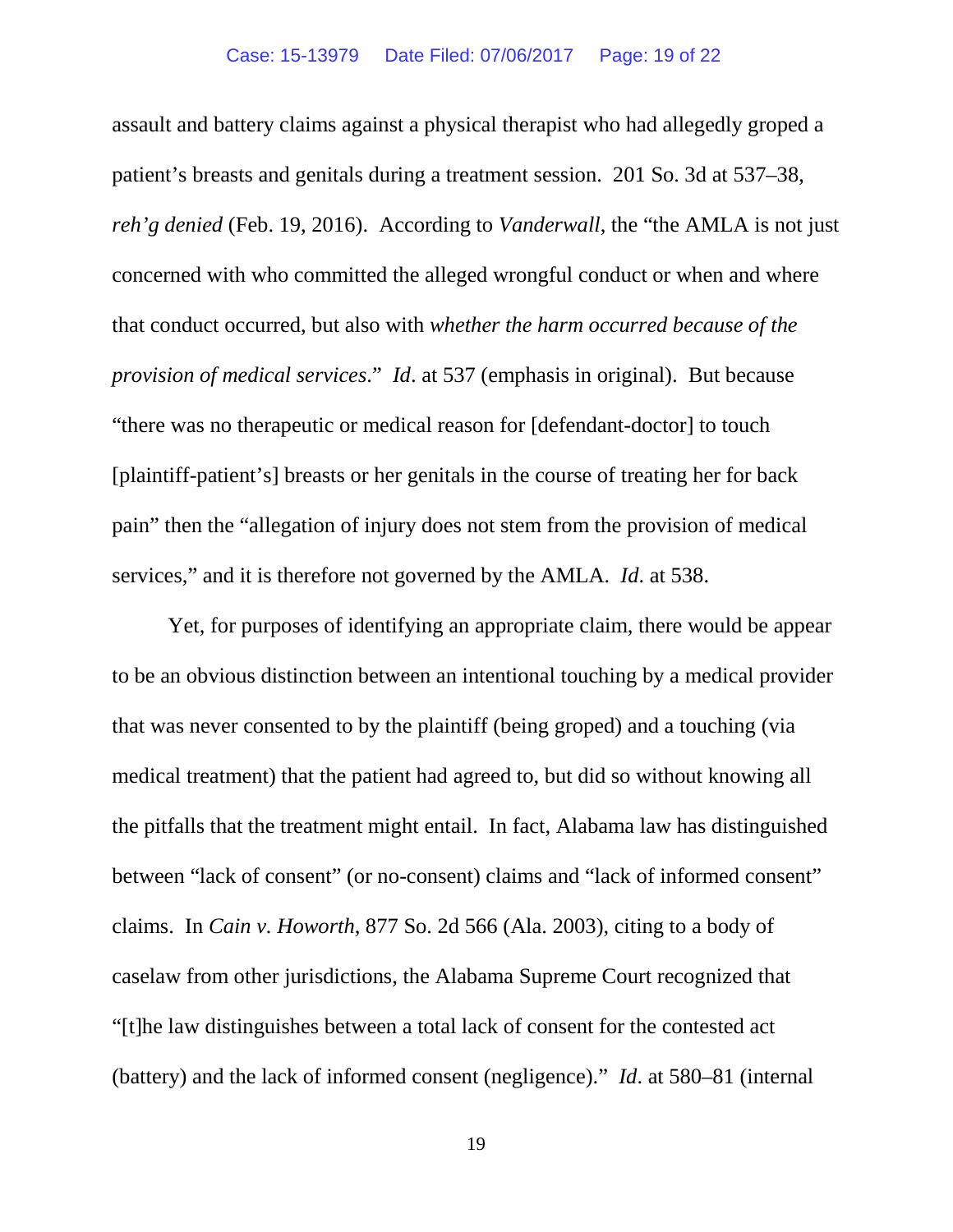quotation marks omitted).<sup>[9](#page-19-0)</sup> Because the plaintiff in *Cain* had only argued a "lack of consent" claim, rather than a "lack of informed consent" claim, the Alabama Supreme Court concluded that it did not need to decide whether the plaintiff could establish the latter claim under the facts of the case. *Id*. at 581. *See also Black v. Comer*, 38 So. 3d 16, 28 (Ala. 2009) (noting that *Cain* "distinguish[ed] between a claim of a lack of consent to the performance of a medical procedure and a claim of a 'lack of informed consent'").

In this case, Plaintiffs assert a lack of *informed* consent to their treatment, rather than the lack of *any* consent to these medical services. A determination that, under Alabama law, such claims sound in "negligence" rather than "battery," even when the medical treatment is part of a clinical study, presumably bolsters Defendants' argument that such claims require an actual injury arising from the allegedly breached duty. $10$ 

<span id="page-19-0"></span><sup>&</sup>lt;sup>9</sup> Many jurisdictions follow the rule that "a claim under the informed consent doctrine must be pled as a tort action for negligence, rather than as one for battery or assault." *Mole v. Jutton*, 846 A.2d 1035, 1042 (Md. 2004) (collecting cases); *see also* E. Haavi Morreim, *Medical Research Litigation and Malpractice Tort Doctrines: Courts on A Learning Curve*, 4 HOUS. J. HEALTH L. & POL'Y 1 (2003) ("[I]nformed consent doctrine evolved away from battery during the 1960's and '70s when courts decided that, so long as the patient gave some sort of consent, the inadequacies of disclosure such as failing to mention a particular risk must be addressed as negligence."); Jaime Staples King & Benjamin W. Moulton, *Rethinking Informed Consent: The Case for Shared Medical Decision-Making*, 32 AM. J. L. & MED. 429, 438–39 (2006) ("The shift from battery to a negligence standard reflected judges' sentiments that a judgment of battery was inappropriate for the nature of the offense, as physicians did not intend to harm the patient, rather they failed to provide enough information.").

<span id="page-19-1"></span><sup>&</sup>lt;sup>10</sup> Although Alabama law has apparently not yet squarely addressed whether an actual physical injury is required for an informed consent claim—whether the consent is given in a pure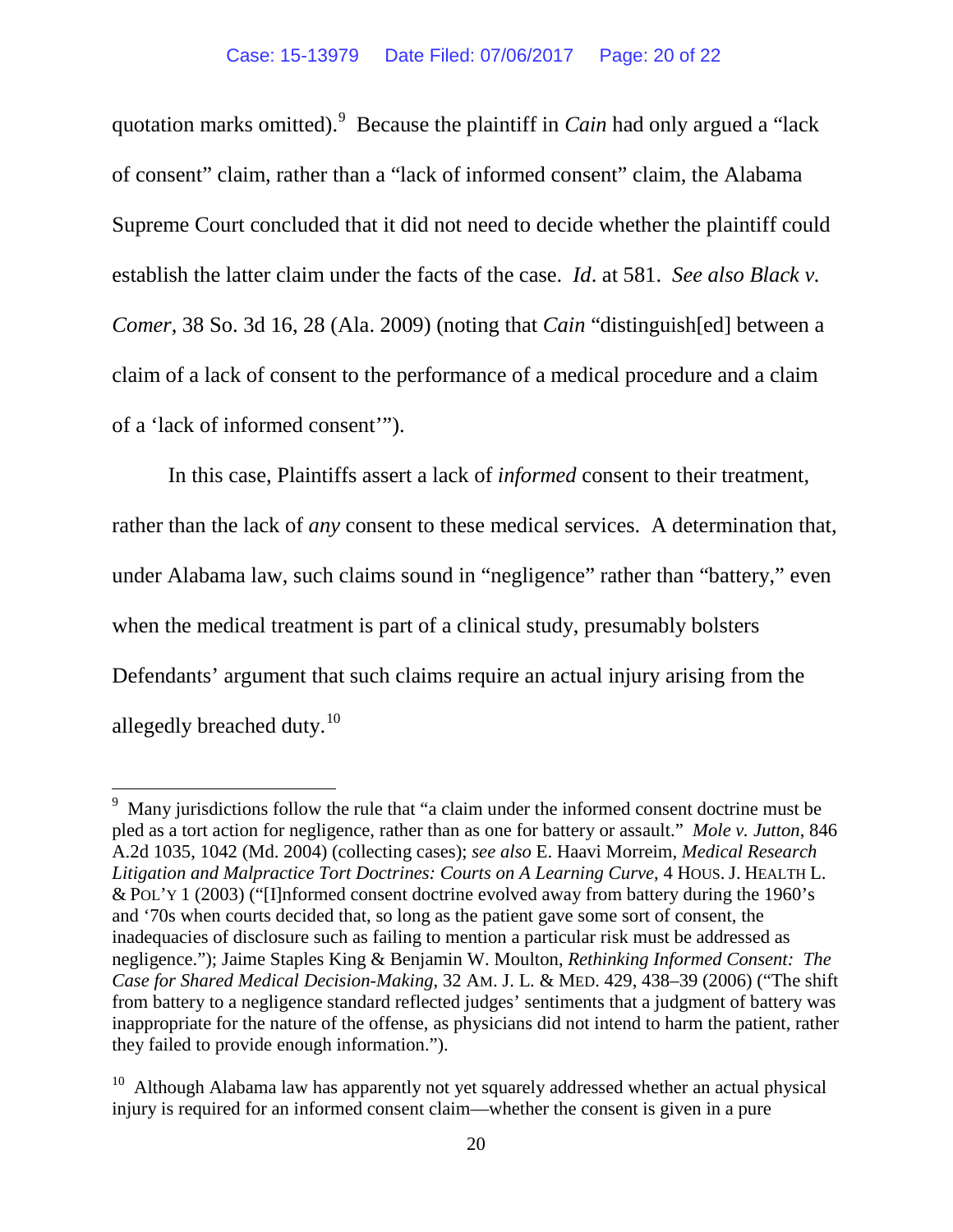In summary, Alabama law does not appear to have expressly decided

whether physical injury is an element of an informed consent claim. Moreover, if injury is in fact an element of a typical informed consent claim when a physician has recommended treatment within the standard of care, does it makes a difference if the patient's uninformed consent was instead given for participation in a clinical study during which medical care providers deviated from the medical protocol they would ordinarily have followed had the patient not consented to participation in the study?

# **III. QUESTION TO BE CERTIFIED TO THE ALABAMA SUPREME COURT**

"When substantial doubt exists about the answer to a material state law

question upon which the case turns, a federal court should certify that question to

 $\overline{a}$ 

treatment context or instead provided as part of a clinical study—other jurisdictions have. *See, e.g., Canterbury v. Spence*, 464 F.2d 772, 790 (D.C. Cir. 1972) ("No more than breach of any other legal duty does nonfulfillment of the physician's obligation to disclose alone establish liability to the patient. An unrevealed risk that should have been made known must materialize, for otherwise the omission, however unpardonable, is legally without consequence. Occurrence of the risk must be harmful to the patient, for negligence unrelated to injury is nonactionable."); *Funke v. Fieldman*, 512 P.2d 539, 548 (Kan. 1973); *Downer v. Veilleux*, 322 A.2d 82, 92 (Me. 1974); *Scott v. Bradford*, 606 P.2d 554, 559 (Okla. 1979); *Hales v. Pittman*, 576 P.2d 493, 499 (Ariz. 1978); *Harnish v. Children's Hosp. Med. Ctr.*, 439 N.E.2d 240, 244 (Mass. 1982); *Reinhardt v. Colton*, 337 N.W.2d 88, 95–96 (Minn. 1983); *Hook v. Rothstein*, 316 S.E.2d 690, 704 (S.C. 1984); *Nickell v. Gonzalez*, 477 N.E.2d 1145, 1148 (Ohio 1985); *Smith v. Cotter*, 810 P.2d 1204, 1209 (Nev. 1991); *Bernard v. Block*, 575 N.Y.S.2d 506, 511 (N.Y. App. Div. 1991); *Howard v. Univ. of Med. & Dentistry of N.J.,* 800 A.2d 73, 79-80 (N.J. 2002); *see also Cochran v. Wyeth, Inc.*, 3 A.3d 673, 680 (Pa. Super. Ct. 2010) ("[T]his Court is unable to locate any authority that has refused to adopt the proximate cause principle enunciated in *Canterbury* and *Downer.* In informed consent cases, it appears to be well-settled and without debate that the nondisclosed risk must manifest itself into actual injury in order for a plaintiff to establish proximate causation.").